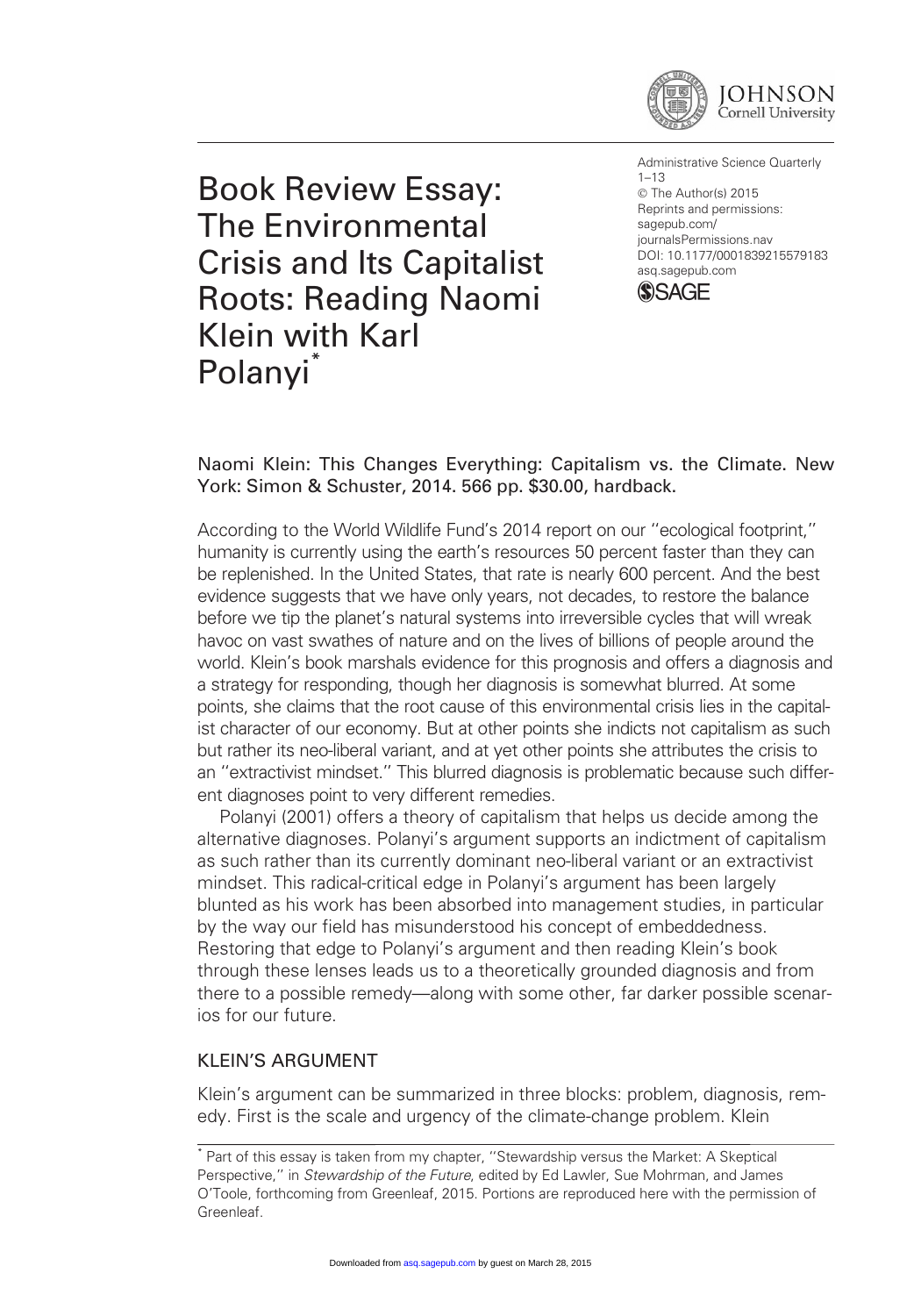reviews compelling evidence that because we have ignored warnings going back several decades, because we have delayed action on climate change for so long, because in the intervening period we have done so much to aggravate the problem, and because the climate change we have unleashed has highmomentum self-reinforcing effects that will soon reach a tipping point, we cannot rely on incremental paths or a soft transition to a more sustainable model. On this basic point, the work of Kevin Anderson at the Tyndall Center is particularly clear and cogent (e.g., Anderson and Bows, 2011; Anderson, 2012). If the rich countries do not make drastic changes to consumption patterns and production technologies in the coming two decades—and by drastic, I mean reducing our total environmental impact by at least 80 percent from current levels—the earth will become largely uninhabitable over the coming halfcentury or so.

Even accounting for the recent intensified efforts in Europe and elsewhere to reduce greenhouse gas emissions, we are headed toward  $4^{\circ}C$  (7 $^{\circ}F$ ) if not 6°C (11°F) warming within 50 years. Every serious scientist who has studied the issue concludes that such warming would very likely spell disaster for humanity (and for many other species too). Sea levels will rise by several feet, swamping hundreds of major coastal cities. Fresh water supplies will be dramatically reduced. Agriculture patterns will be radically transformed. In total, such changes will provoke chaotic mass migrations and a high likelihood of proliferating armed conflict within and between nations. Klein's summary of the evidence is very compelling, and while I am no expert in the underlying science, I have been struck by how often experts I've consulted on this have concurred with the dire analysis Klein presents—even if these experts hesitate to express such a dark view in public.

Second is the diagnosis. Klein identifies three main factors that have driven us to such an impasse, and it is not clear which she thinks is the most critical. First, as suggested by the book's subtitle, Klein points the finger at capitalism as an economic structure that drives enterprises to the relentless pursuit of growth and profits. In such a system, firms are driven to treat the environment as a mere externality—as a source of materials to be pillaged and as a receptacle for any and all wastes. Klein suggests that in any capitalist society, and notwithstanding the formal institutions of democracy, the actors who own and control the major enterprises enjoy a hugely disproportionate role in setting government policies, and as a result, it will be very difficult for governments to enact environmental regulations that hurt corporate profits. Second, an ideology of extractivism—''a nonreciprocal, dominance-based relationship with the earth, one purely of taking'' (p. 169)—encourages us to think of nature as a resource we can use and abuse without consequences. Third, at numerous points in Klein's book the root issue is not capitalism as such nor an extractivist ideology but rather capitalism's latest, neo-liberal variant, characterized by extreme wealth polarization and extensive deregulation.

The blurred character of this diagnosis is, I submit, a critical weakness in Klein's argument, because each of these three diagnoses points to different remedies. If the root issue is neo-liberalism, the solution is surely a reassertion of intelligent government regulation. If the problem is extractivism, some kind of cultural transformation is needed. If the problem is the basic structure of capitalism itself, a far more radical change is called for. Indeed, in this case, reliance on the more moderate, reformist strategy focused on regulation or culture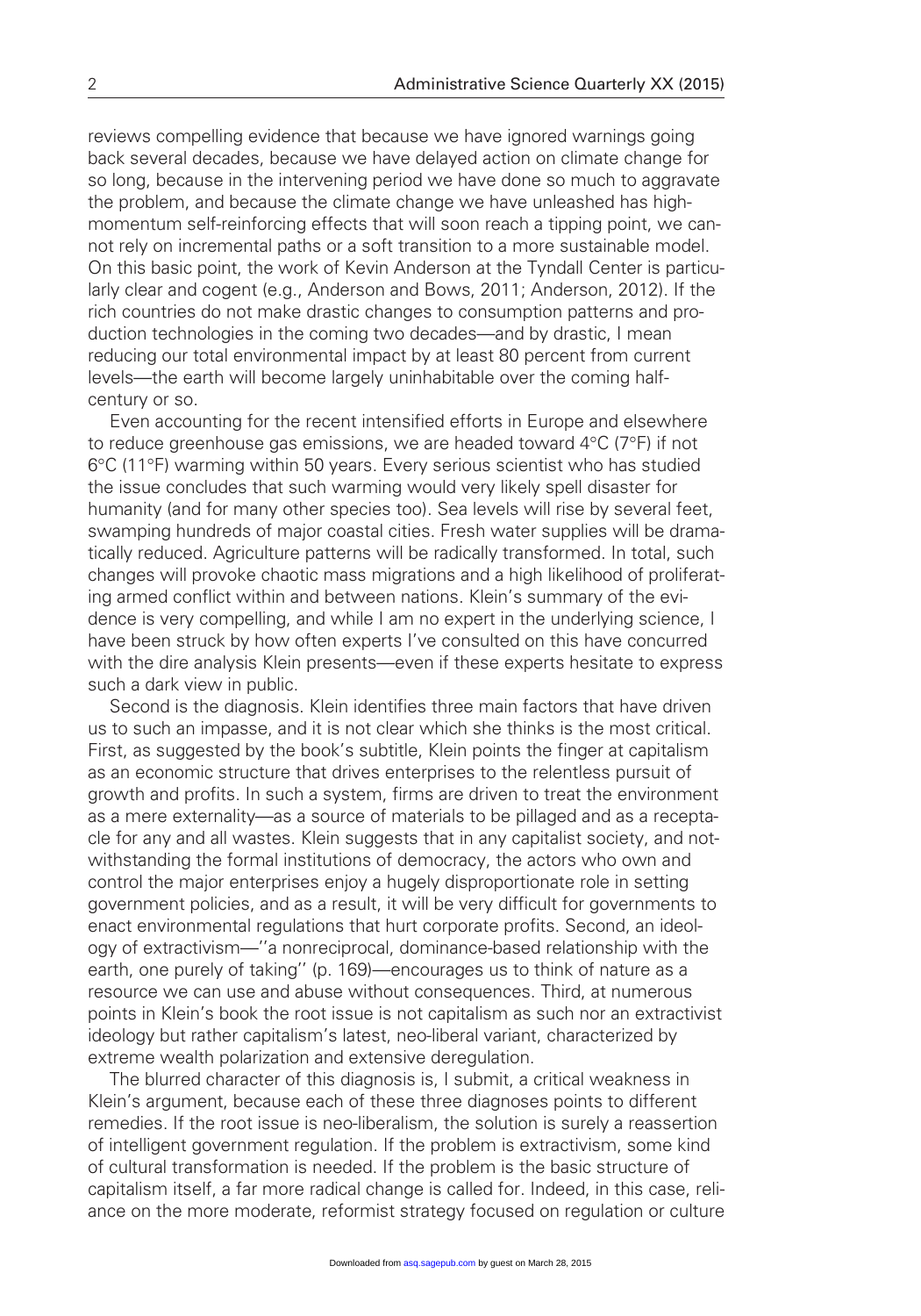would be highly irresponsible, as time is so terribly short if we want to avoid the  $2^\circ$  Celsius tipping point.

Third is what is to be done. Klein's recommended response is to build a mass movement that integrates very ambitious ecological goals with equally ambitious social- and economic-justice goals. She highlights the role of local resistance movements (''Blockadia''), campus movements for fossil-fuel divestment, and legal challenges by indigenous people. She expresses the hope that such movements can coalesce and make a compelling moral appeal to humanity at large. She finds some reason for optimism in the success of the movement to abolish slavery in nineteenth-century England and the United States.

Yes, she argues, the people around the conservative think tank the Heartland Institute are basically correct: those who want to act to forestall a catastrophic climate change are basically engaged in an effort to radically remake our free market economy. But Klein is remarkably vague on where this effort might lead. She endorses a range of ideas, such as community-controlled renewable energy, industrial planning based on local sourcing and job protection, worker cooperatives, and decentralized nonindustrial farming. But she is skeptical of larger-scale, national economic planning, citing the environmental failures of the USSR, and she seems to dismiss the potential contribution of international environmental and economic planning. She appears to endorse an anarchist vision with both a decentralized, cooperativist model for the future and a decentralized, ''horizontal'' social movement strategy for getting there. Social movement scholars will find much interesting material here to reflect on:

I agree that it would be reckless to claim that the only solution to this crisis is to revolutionize our economy and revamp our worldview from the bottom up—and anything short of that is not worth doing. . . . So this book proposes a different strategy: think big, go deep, and move the ideological pole far away from the stifling market fundamentalism that has become the greatest enemy to planetary health. If we can shift the cultural context even a little, then there will be some breathing room for those sensible reformist policies that will at least get the atmospheric carbon numbers moving in the right direction. And winning is contagious so, who knows? Maybe within a few years, some of the ideas highlighted in these pages that sound impossibly radical today—like a basic income for all, or a rewriting of trade law, or real recognition of the rights of Indigenous people to protect huge parts of the world from polluting extraction—will start to seem reasonable, even essential. (pp. 25, 26)

While vague on the nature of this change strategy, she makes rather compelling critiques of the alternative options. First, against relying on enlightened capitalists, Klein argues that there is just not enough profit in it, and too many big oxen are going to be gored in this transition. For example, fossil fuel companies still show collectively as assets on their balance sheets some 2,795 gigatons of carbon-based ''proven reserves'' of oil and coal yet to be mined. But this represents over five times the maximum amount of carbon that scientists say can be burnt by 2050 if warming is to stay below  $2^\circ$  Celsius. Writing these off as ''stranded'' assets is not something we can expect these companies to do voluntarily, and it is hard to see any government willing to force them to write off these assets. And if companies were forced to write them off, it is not clear that our international financial markets could handle the resulting turmoil.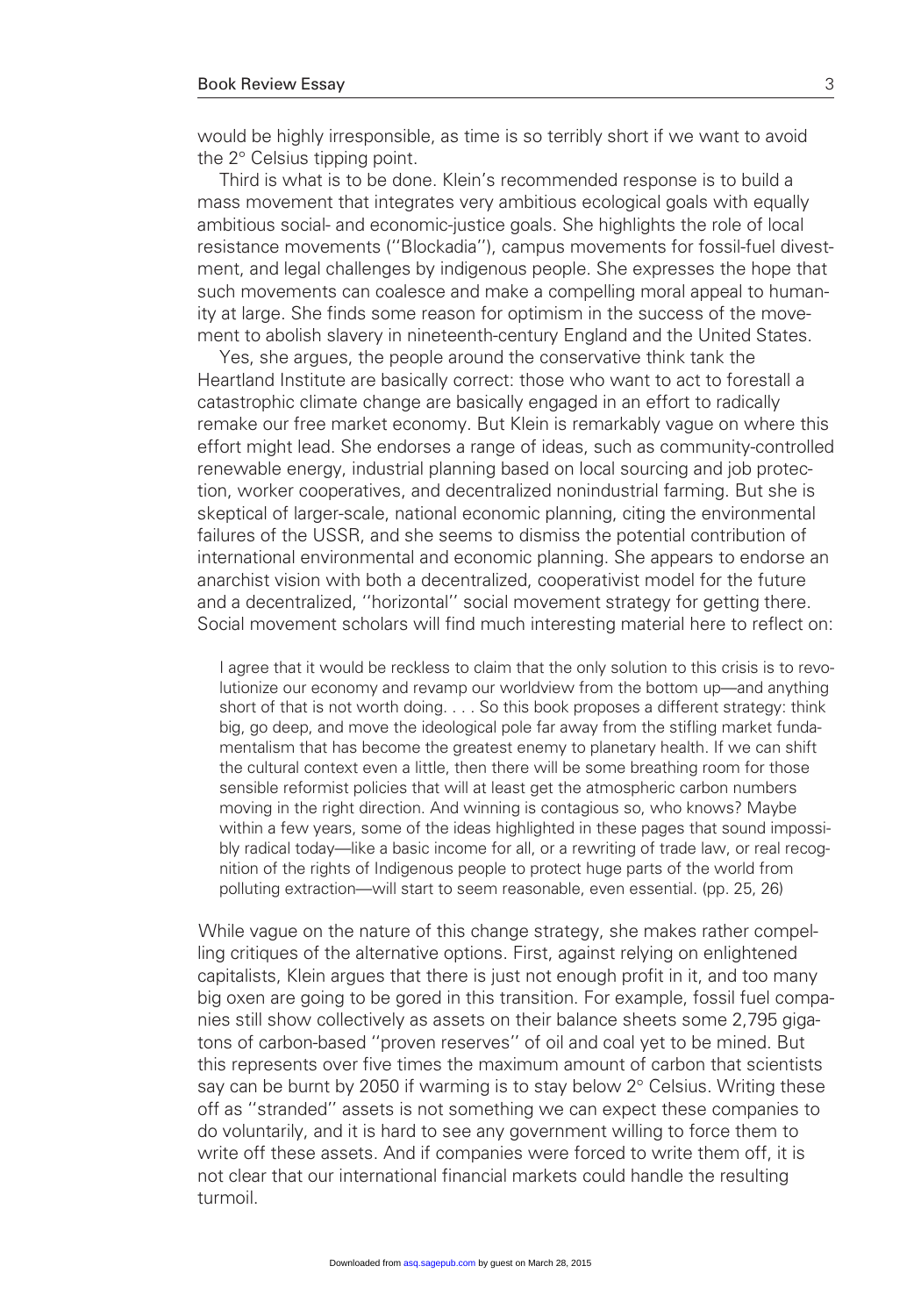Klein is similarly dismissive of technocratic strategies such as cap and trade. These systems have now been implemented in Europe, California, and the Northeastern U.S. and Eastern Canada region, where governments have been successful in bringing corporations to the table by giving away free emissions credits. But there is simply no evidence that these governments will be able to muster the political power to push the total emissions caps down far or fast enough given the massive opposition by such broad swathes of industry.

Klein is both skeptical and fearful of geo-engineering technological fixes. She reviews several, such as pumping sulfate aerosols into the atmosphere to reflect sunlight back into space (thus dimming the sunlight and slowing the warming trend), putting iron in the oceans to increase carbon absorption by marine organisms, or putting vast arrays of mirrors in the sky or on the ground to reflect back sunlight. Some readers might recoil at the anti-science sentiment that comes through here and there in Klein's writing, but she makes a convincing point that for better or worse, absent a massive social movement, there will be insufficient political will to pursue such massive schemes.

And Klein is scathing about the role of the mainstream environmental movements: ''Big Green.'' Many of these organizations now partner with big business, and in the process they have relinquished the credibility they would need to help galvanize the social movement we need. Klein describes how the Nature Conservancy allows oil drilling on land it received as a gift from the Mobil oil company. And she points out that Conservation International, the Conservation Fund, World Wildlife Fund, and the Environmental Defense Fund all have links, direct or indirect, via donations and board members, with major energy companies, Walmart, and other corporations driving climate change.

## WHERE POLANYI MEETS KLEIN

Is the root of our environmental problem capitalism, neo-liberalism, or extractivism? An accurate diagnosis is critical if we are to respond effectively. In what follows, I outline what I think we can learn from Polanyi's classic work, The Great Transformation. Polanyi's book was originally published in 1944, but his argument seems even more compelling today than when he formulated it. He offers us a compelling reason to think that the root of our environmental problem is capitalism as such.

Following Polanyi's line of reasoning, we are led, I believe, to conclude that the nature of the capitalist system drives far too many enterprises toward environmentally destructive practices, drives far too few enterprises toward stewardship practices, and ensures that governments will fail to meet the resulting sustainability challenge. My reading of Polanyi suggests that enterprises in a capitalist economy cannot change their environmental practices far or fast enough to avert environmental crisis—neither spontaneously under the influence of wiser corporate leaders, nor pushed by greener consumers, and not even forced by more active government regulation.

### Our ''Market-based,'' Capitalist Economy

Polanyi explains that markets, as places where people exchange a surplus of something they have produced for something else that they need or want, have existed for millennia. For the much greater part of this period, the market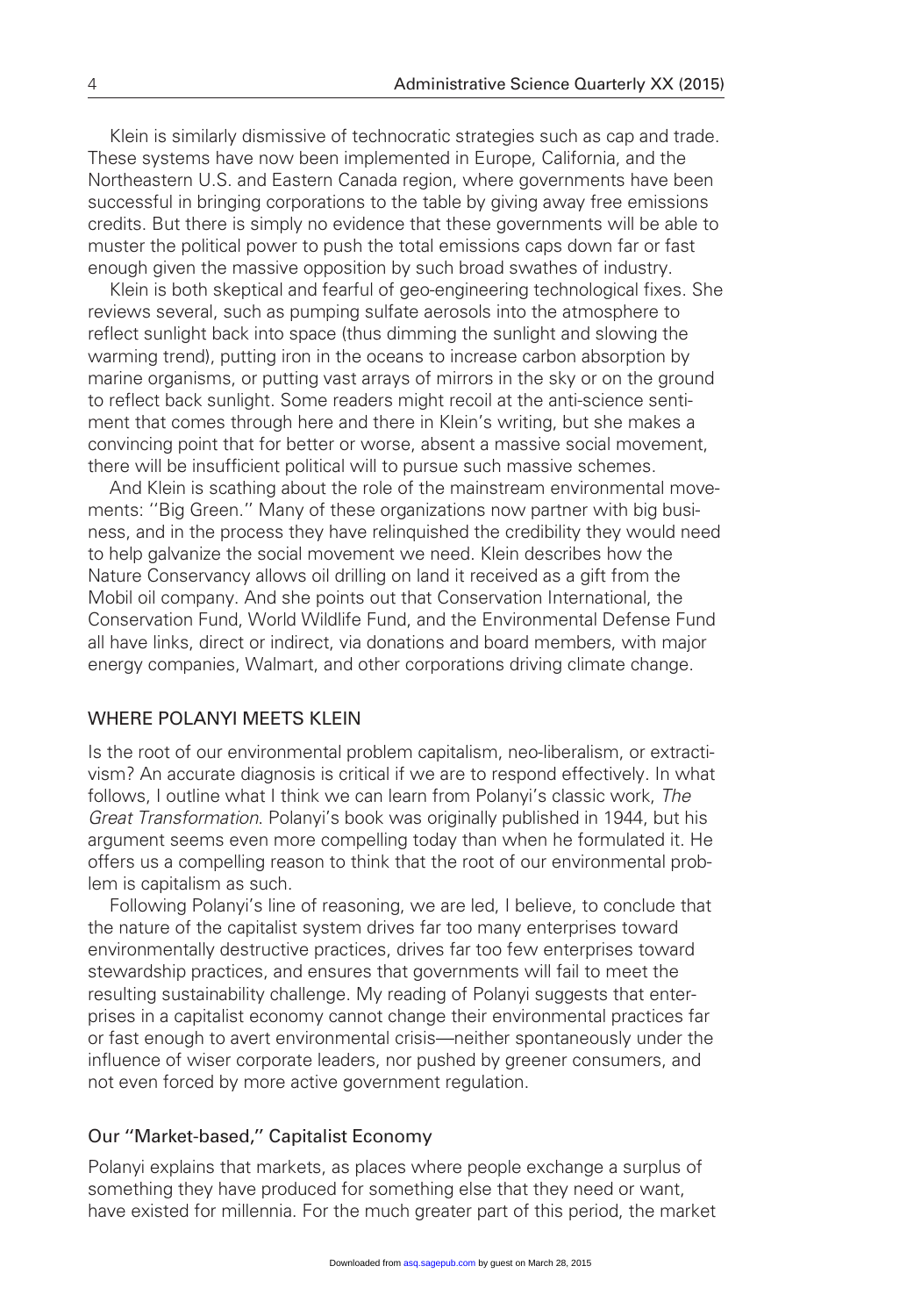figured as an adjunct to people's production for their own use. The marketbased economy is a much more recent invention, dating from eighteenthcentury England. Here the market moved from an adjunct to a central role, and the entire economic system shifted toward the capitalist ideal of a selfregulating system based on the supply and demand of commodities produced by means of other commodities.<sup>1</sup>

Before the market-based economy emerged, exchange was only a secondary, ancillary mechanism of economic coordination. The dominant mechanisms were reciprocity, in the form of gift exchange, householding, in self-sufficient household economies, and redistribution, in the form of tributes and taxes given to and redistributed by a clan or royal authority. Exchange was primarily between communities, rather than within them. Moreover, social and cultural norms powerfully shaped expectations about the types of exchange behavior that were acceptable. For a market-based economy to emerge, economic activity—production and exchange—had to be ''disembedded'' from these normative and authoritative constraints—freed from the weight of government, as well as moral, customary, and religious constraints, and thereby giving centrality to the untrammeled pursuit of individual pecuniary advantage. This was the ''great transformation'' to which Polanyi refers, marking the passage from feudalism and other pre-capitalist systems to the market-based form of society we call capitalism, which in several variants—neo-liberal, social-democratic, hierarchical, etc.—dominates the globe today.

With economic activity largely freed of government and social controls, the scale of markets increased, as did the size of the participating enterprises. Small-scale domestic and craft producers were largely replaced by large-scale enterprises. Due to their scale and growth rates, these bigger enterprises needed to borrow investment funds. Specialized financial markets emerged to meet this need, and as these financial markets expanded in scope, investment funds flowed ever more efficiently to the most profitable uses available. The result has been that producers find themselves forced to aim for the highest possible rates of growth and profit—and to ignore social and environmental externalities—lest they become less attractive to investors than their fastergrowing and more-profitable competitors. This growth-and-profitability imperative is just as ineluctable for virtuous business leaders as for greedy ones.

### Fictitious Commodities and the Failures of the Self-regulating Free Market

Investment funds are not, of course, the only resource required by enterprises. Increasingly, capital equipment and intermediate goods are needed too. In due course, these appear as commodities on the market available for purchase by other enterprises. Natural and human resources too are required by this system on an ever-greater scale. In mobilizing these latter resources, however, the market-based system encounters a structural limit. Unlike the equipment and intermediate goods that businesses find available in the marketplace, natural and human resources are not truly commodities—they are not produced for sale on the market. On the contrary, natural resources are given by nature, and human resources are nurtured by families and communities. They are therefore

<sup>&</sup>lt;sup>1</sup> Polanyi uses the term "commodity" in its political-economy rather than colloquial sense as something produced for sale rather than for direct use.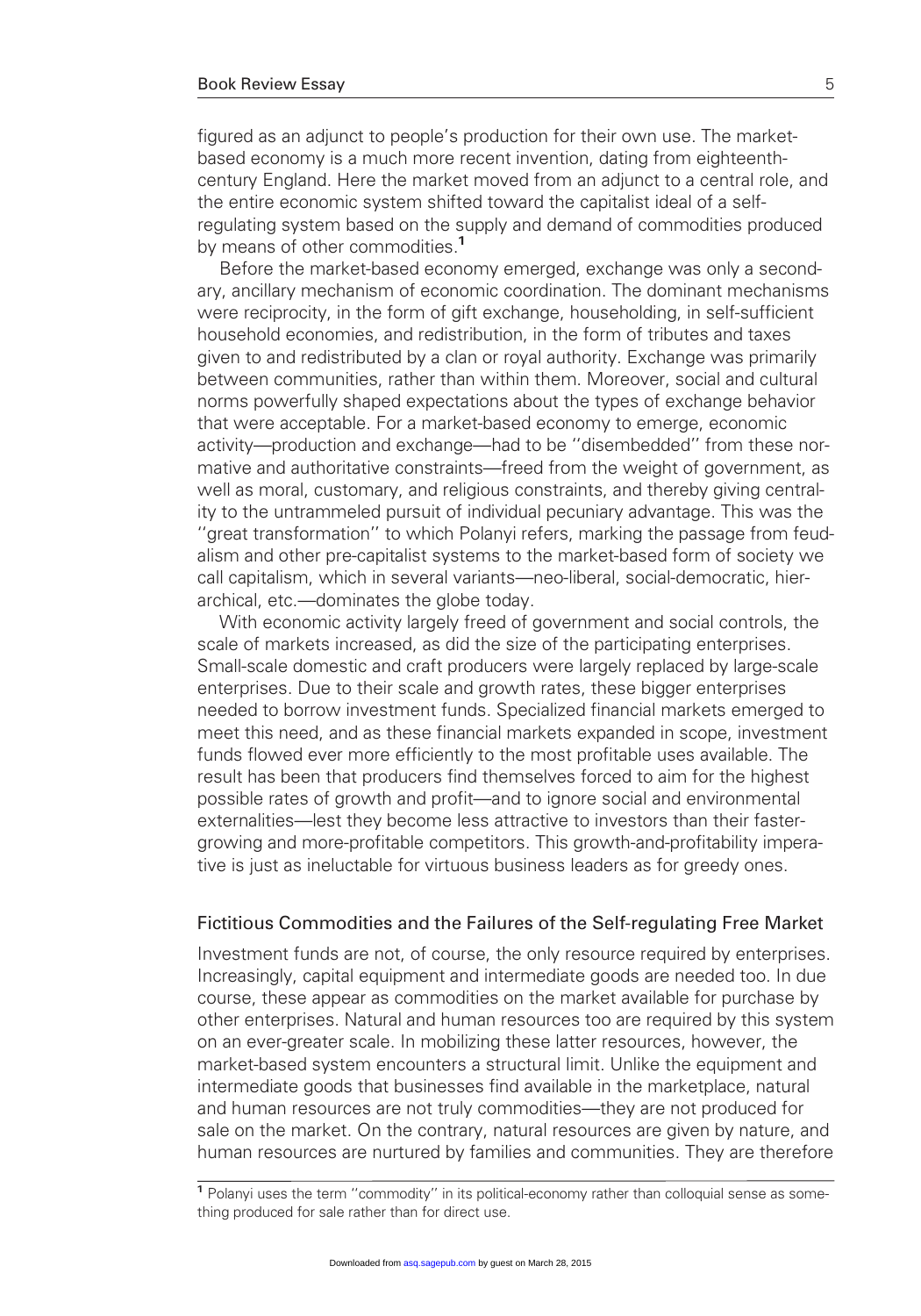''fictitious'' commodities, to use Polanyi's term: they are resources whose treatment as commodities contradicts the actual conditions of their production and exchange.<sup>2</sup>

This contradiction manifests itself in two main ways. First, for these resources to appear on the marketplace at all, they must be freed from the control of traditional communal and authority structures. They must be withdrawn from the rules of reciprocity, householding, and redistribution, and instead subordinated to the rules of self-interested exchange. This process has everywhere been a rather violent one, dispossessing people of their traditional means of subsistence as peasant farmers and craftsmen and forcing them into wage labor, and dispossessing communities of their traditional communal relationship to the land and giving individual title to the land, enabling its sale and lease. The dispossession of labor and land was a particularly visible process during the initial, blood-drenched emergence of capitalism. And it continues to operate, typically contested and sometimes violent, as capitalism develops and draws into the orbit of the market economy new geographic regions, such as the formerly socialist countries, and new aspects of social intercourse, such as when ideas are transformed into intellectual property, communal lands are appropriated for private developers, and rotating credit associations are transformed into corporate microfinance programs.

Second, this contradiction is manifest in the effects on labor and nature once they appear on the marketplace. While the supply of real commodities can, at least in principle, adjust fluidly to changes in demand, the ideal of a self-regulating, self-equilibriating market process fails when it comes to these two fictitious resources. In the absence of sufficiently powerful normative or regulative constraints, the spontaneous working of the market economy proved to be very destructive of these two resources. Polanyi's account is harrowing.

In the case of human resources, once dispossession has done its work, the enterprise finds labor services—''labor-power''—available on a labor market; but this resource cannot be detached from the people who embody it, and those people remain deeply embedded in families and communities. Unlike a real commodity, the supply of this resource cannot adapt to changing demand conditions without massive ripple effects on those families and communities. These effects can be, and in many cases have been, benign and welcome. Relative to prior forms of society, market-based economies have often afforded huge advances in individual freedom and material affluence. In many cases, however, in the absence of strong normative or regulative constraints on business operations, these effects have been destructive. When demand for laborpower falls, unemployment ensues, families lose their means of subsistence, and communities are stressed if not devastated. When demand for labor-power rises, working hours lengthen, often to the point of impairing the health of workers and the well-being of their families and communities, new categories of workers are drawn into the labor market—most distressingly, children—and workplace injuries and deaths multiply. In the most developed economies, it took many decades—close to a century—of protest and social strife before even modest regulatory safeguards were put into place to avoid these abuses

<sup>2</sup> Polanyi argues that money too is a fictitious commodity. It is not produced for sale but created by convention and government fiat. When it is treated as a commodity, its exchange value, as an object of speculation, undermines its use value as a critical medium of exchange (see Davis, 2009).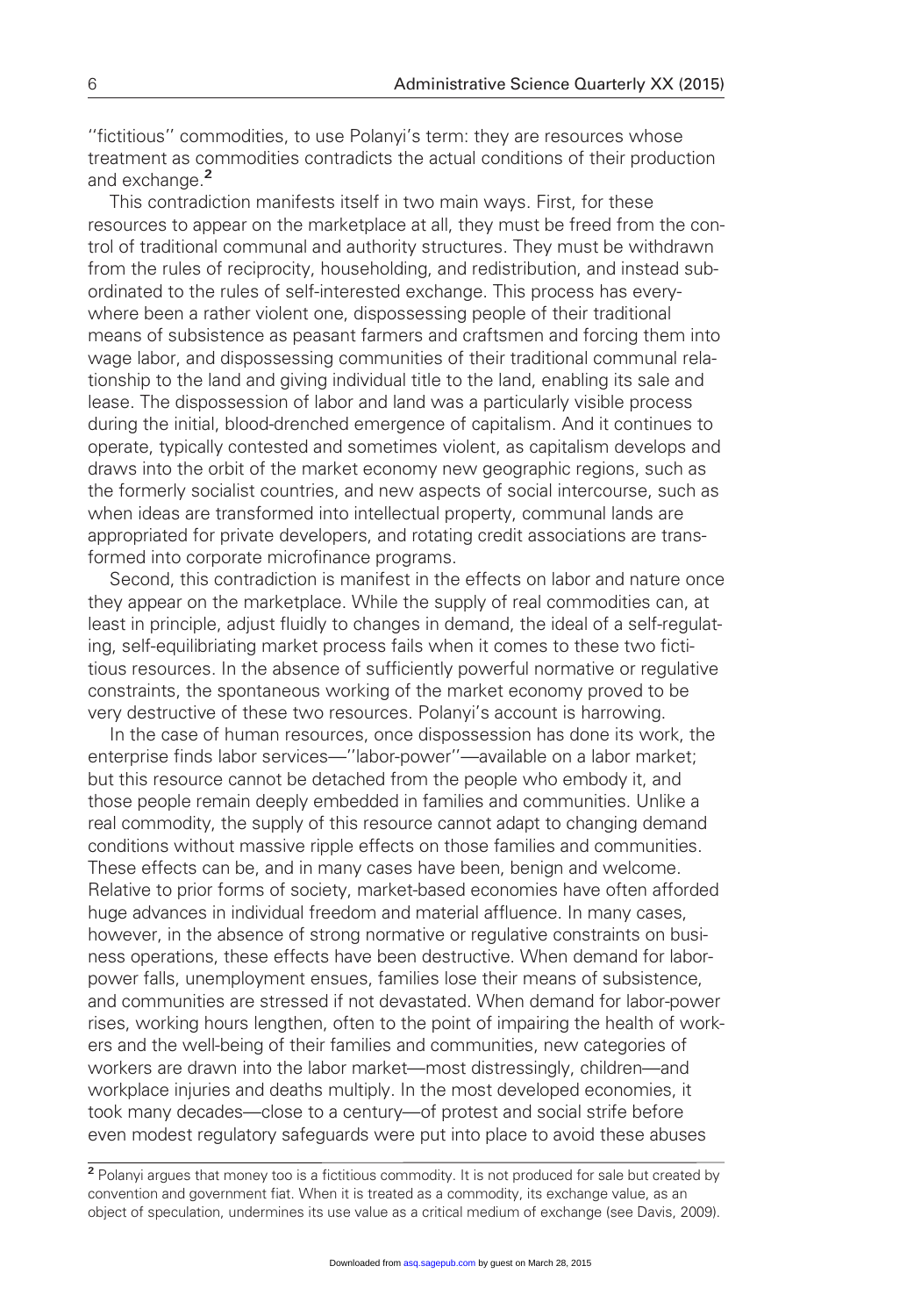of labor resources. For example, the United States outlawed child labor only in 1938 when, over the vociferous opposition of the business community, passage of the Fair Labor Standards Act allowed the federal government for the first time to regulate minimum ages of employment and hours of work for children.<sup>3</sup>

Natural resources too are abused when they are treated as if they were commodities whose supply could adjust smoothly to changes in demand. Some resources, such as air, are appropriated as free gifts of nature and used as such by enterprises; others, such as land, are first appropriated as private property and then rented or sold. In the former case, we are dealing with common pool resources, whose overuse and inadequate maintenance can be avoided only by strong government or normative constraints. But precisely insofar as the economy has been disembedded from those constraints, and precisely to the extent that the maintenance of these resources appears as an externality to profit-driven firms, environmental degradation is almost inevitable. In the latter case, where private property is established, ownership creates at least some incentive for environmentally responsible behavior, because the owner of the resource does not want its future utility impaired. But insofar as these owners participate in the competitive marketplace, they cannot promise reliable environmental stewardship because they cannot afford to consider a time horizon longer than is permitted by investors' discount rates: mining companies, for example, leave as wasteland the open-pit and mountain-top mines that they have successfully exploited. The private ownership of land and water therefore does far too little to protect them from abuse.

## The ''Double Movement'' and Its Prognosis

These abuses of human and environmental resources have provoked normative and regulative backlash aiming to ''reembed'' the market for these resources and to reassert a degree of social control over economic behavior. Polanyi called this disembedding–reembedding dynamic the ''double movement'' of market-based economies: the former movement, he argued, would inevitably provoke the latter. If we retrace this double movement and the factors that accounted for both its successes and its failures, we can use Polanyi's theory to formulate an assessment of capitalist societies' capacity to respond effectively to today's environmental sustainability challenge.

Concerning enterprises' stewardship of social resources, Polanyi suggests the following dynamic. The negative social externalities of business activity insufficient work leading to poverty, too much work impairing non-work life, dangerous work putting lives and health at risk, unfulfilling work stifling human development, etc.—have often provoked protests by those who suffer from these externalities. Protest movements, labor unions, and labor parties emerged. Sometimes these movements gathered enough force to jeopardize the stability of the social order. Enlightened business and political leaders, responding to this challenge, sometimes enacted helpful laws and regulations—limiting work hours, abolishing child labor, instituting minimum wages and unemployment insurance, regulating workplace safety standards, institutionalizing basic education, legalizing unions, etc.—and these regulations

<sup>&</sup>lt;sup>3</sup> This act excludes agriculture, and as a result some 500,000 children currently harvest almost a quarter of the food produced in the United States (see York, 2012).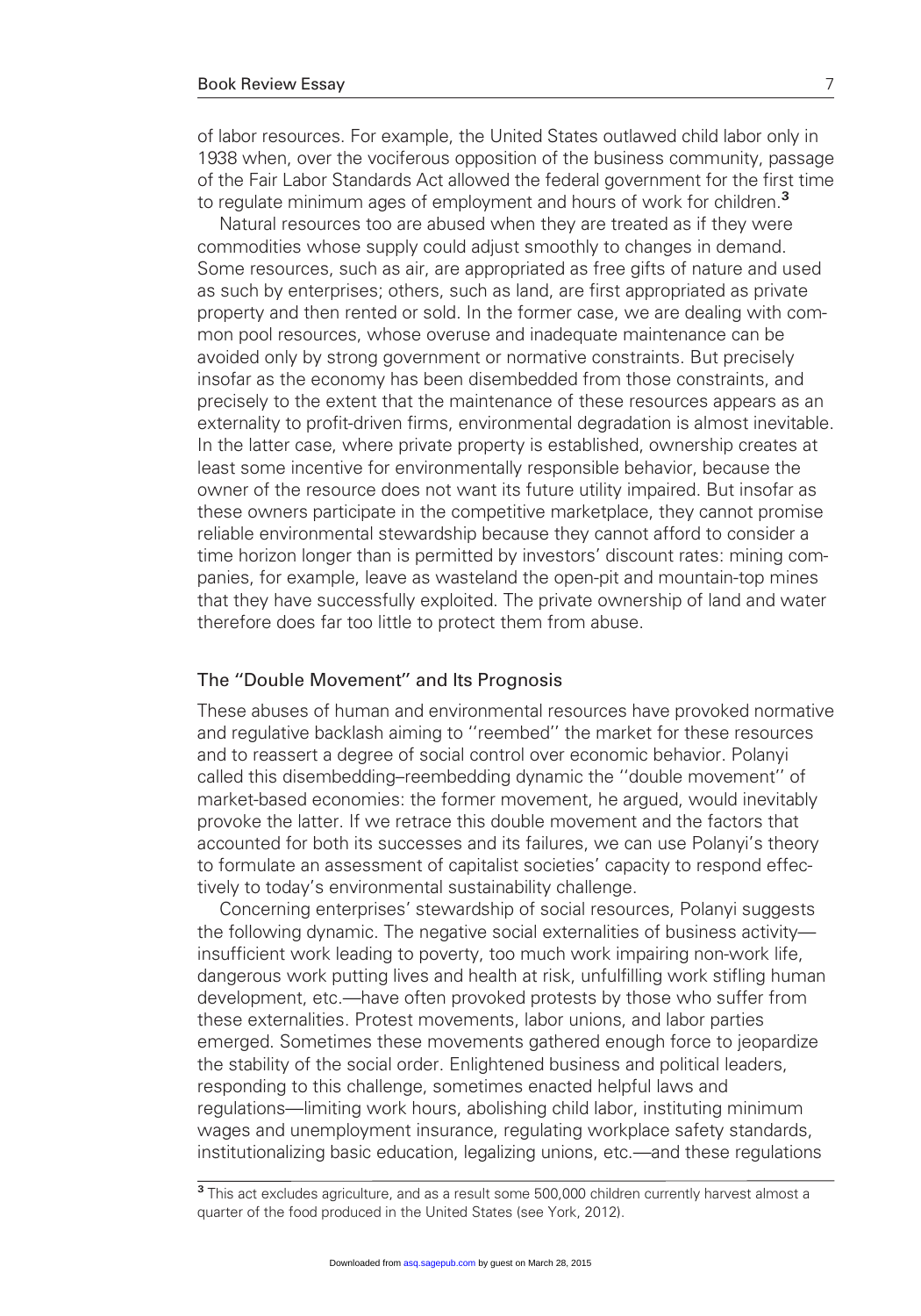have enabled businesses to adopt more humane policies without risking that competitors would undercut their prices and force them out of business. Indeed, in many cases, the internalization of these social externalities eventually boosted productivity, wages, and consumer demand, creating a virtuous circle of economic growth and income levels. The result has been that over the past century and more we have seen progress—albeit slow, erratic, and uneven—in business's treatment of human resources. I see little reason to think the future would be much different from the past on this dimension—were it not for the effects of our environmental challenges, to which we now turn.

The past record of the business sector's environmental performance is far more negative, and our prognosis, I fear, must be far more pessimistic. If we follow the logic of Polanyi's analysis of reembedding movements in relation to labor and apply it to the problems of land and of the environment more generally, we are, I submit, led to the conclusion that regulatory or normative pressures will not succeed in pushing business to deal seriously enough and fast enough with our environmental challenge. While the negative environmental externalities of business sometimes provoke protests, and while Klein puts on display several cases of powerful protest mobilizations, and while these protests have sometimes prompted regulatory action, such environmental protests are typically less potent than social protests, and they are more likely to provoke more intense counterpressure to block regulation. Let me take those two concerns in turn.

Environmental protests are typically less potent because most environmental externalities have a diffuse rather than geographically concentrated effect, and these effects are often slow to manifest their impact on humans. Greenhouse gas emissions, for example, affect the global climate rather than local conditions and do so only cumulatively, over a period of many decades. There are exceptions—sometimes local communities are affected dramatically enough by some environmental externalities to prompt the organization of very effective protest movements, but these exceptions are rare relative to the ubiquity of environmental degradation. Protests addressing broader, long-term environmental challenges are bound to be more difficult to organize, less compelling in their arguments, and less of a threat to social order.

Environmental protests are also more likely to provoke more intense counterpressures. While stronger environmental regulations will surely create some new business and job opportunities (for example, in solar energy), the very aggressive environmental regulations that we need now to forestall the looming environmental crisis will inevitably create massive regional losses in jobs and tax revenues as entire industries are dramatically downsized (for example, the oil, coal, and auto industries). Any regulations serious enough to deal with the impending crises will deter investment; investment funds will flow rapidly away from more heavily regulated regions; and the affected businesses will intensify their efforts to neutralize regulation at both the local and global levels.

The fundamental problem can be stated simply. If our environmental challenges were less serious, we might well expect that modest regulatory pressure would encourage rather than discourage investment and would thereby spark a new phase of ''green growth.'' In reality, however, the environmental crisis has gone so far and is progressing so quickly that regulatory measures at least those that are politically feasible today—will not suffice. The most credible evidence suggests that now—right now—we need dramatic cuts in production and consumption levels. As Klein points out, quoting Kevin Anderson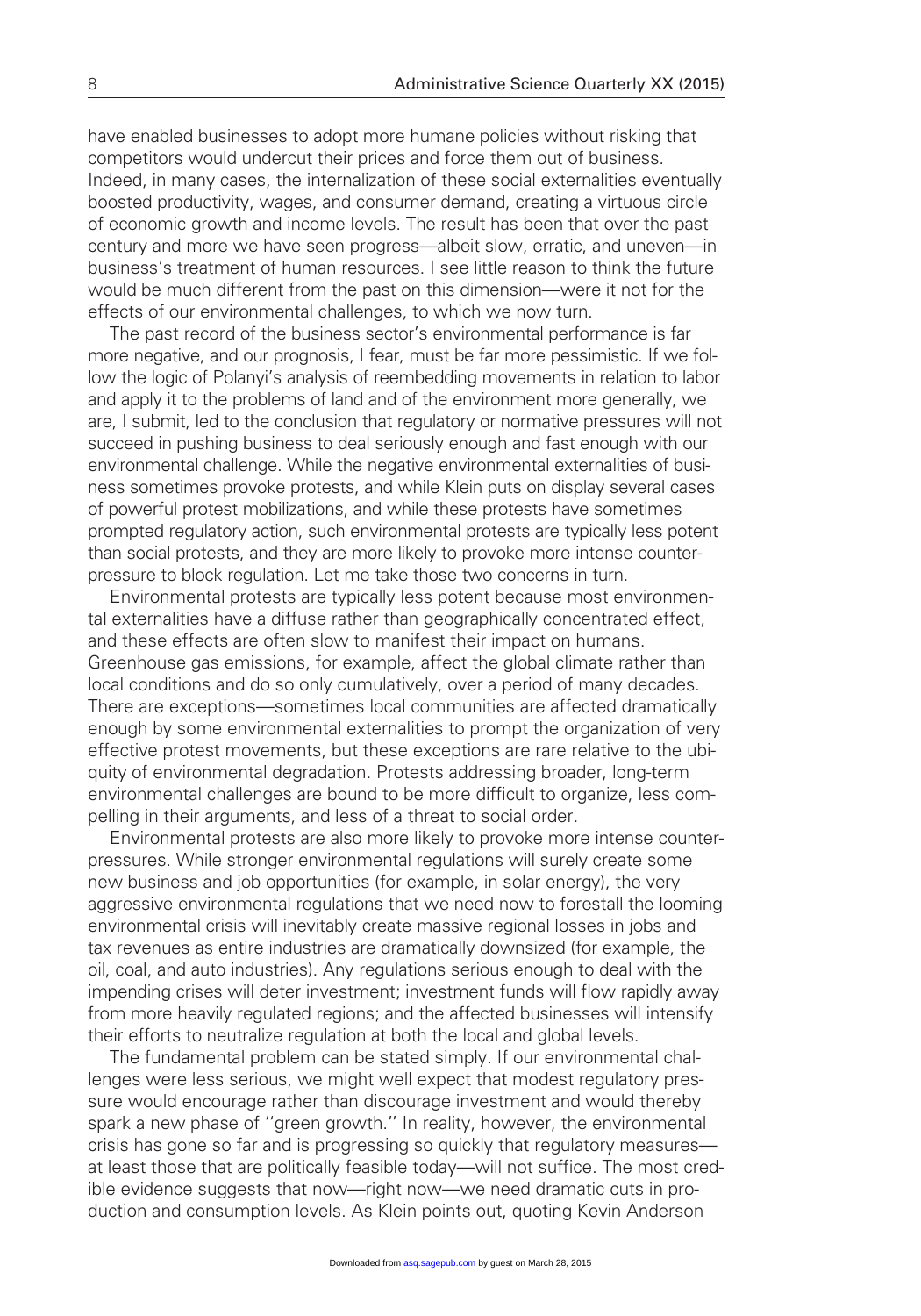(Anderson and Bows, 2011), even if we assume that world  $CO<sub>2</sub>$  emissions peak in 2020, which is sooner than we can realistically expect, we would need an annual rate of reduction of over 10 percent each year from 2020 to 2040 to have even a 50-percent chance of staying under the climate-change tipping point of  $2^{\circ}$  Celsius average warming. If we agree that less-affluent countries, which have inflicted less cumulative environmental damage and which house populations in greater need, should shoulder less of this burden than the moreaffluent countries, then the cuts we need in these latter countries will need to be of truly massive proportions and very rapid.

The conclusion seems inescapable: we need immediately to get on a path of radical ''de-growth.'' Everything we know about the market-based economy, however, suggests that such a steep negative growth trajectory would rapidly degenerate into economic crisis. The Stern Report, for example, estimated that reducing  $CO<sub>2</sub>$  emissions any faster than 1 percent a year would precipitate economic recession (Stern, 2007: 231–232). The reason is not hard to see: privatesector investment flows where it can expect a healthy rate of return, and where overall production is on a declining trajectory, private-sector investment will not be forthcoming—savings will be hoarded rather than invested—and the gears of private enterprise will stop turning.

Thus, in a market-based economy, regulatory efforts on behalf of the environment of the intensity and breadth that are needed now are most unlikely to create any virtuous cycle of economic growth but are instead very likely to engender economic crisis. As a result, business opposition is likely to be more tenacious, and other stakeholders are likely to be more ambivalent. There is therefore little reason to believe that regulatory and normative pressures on behalf of the environment can prevail over these counter-pressures in any market-based, capitalist economy.

### A Note on Misreading Polanyi

The use of Polanyi I am making here is quite at variance with much of the understanding of his work in current economic sociology and political theory, as well as in the management scholarship that has leveraged these. My reading differs in two ways. First, the concept of embeddedness has been taken by many contemporary scholars to refer to the idea that all market transactions are generally, and contrary to the assumption of mainstream economic theory, embedded in ongoing social relations (for a review, see Gemici, 2008). Granovetter (1985) is the central citation in this reading. This reading finds its justification in Polanyi's argument against the economic theorists of the free market, who postulate a timeless human nature that privileges individual material self-interest (Adam Smith's ''propensity to truck, barter, and exchange''). Polanyi criticizes this idea, arguing that it elevates one motive over all others in the wide array of motives that are typically intermingled in our social and economic interactions. Polanyi's conclusion, however, was quite the opposite of Granovetter's: capitalist societies are institutionally different from previous forms of society precisely in forcing market participants, on pain of bankruptcy, to privilege this one pecuniary type of motive. The powerful critique of capitalism advanced by Polanyi is based on an understanding of economic society that is exactly the opposite of Granovetter's. For Polanyi, market-based,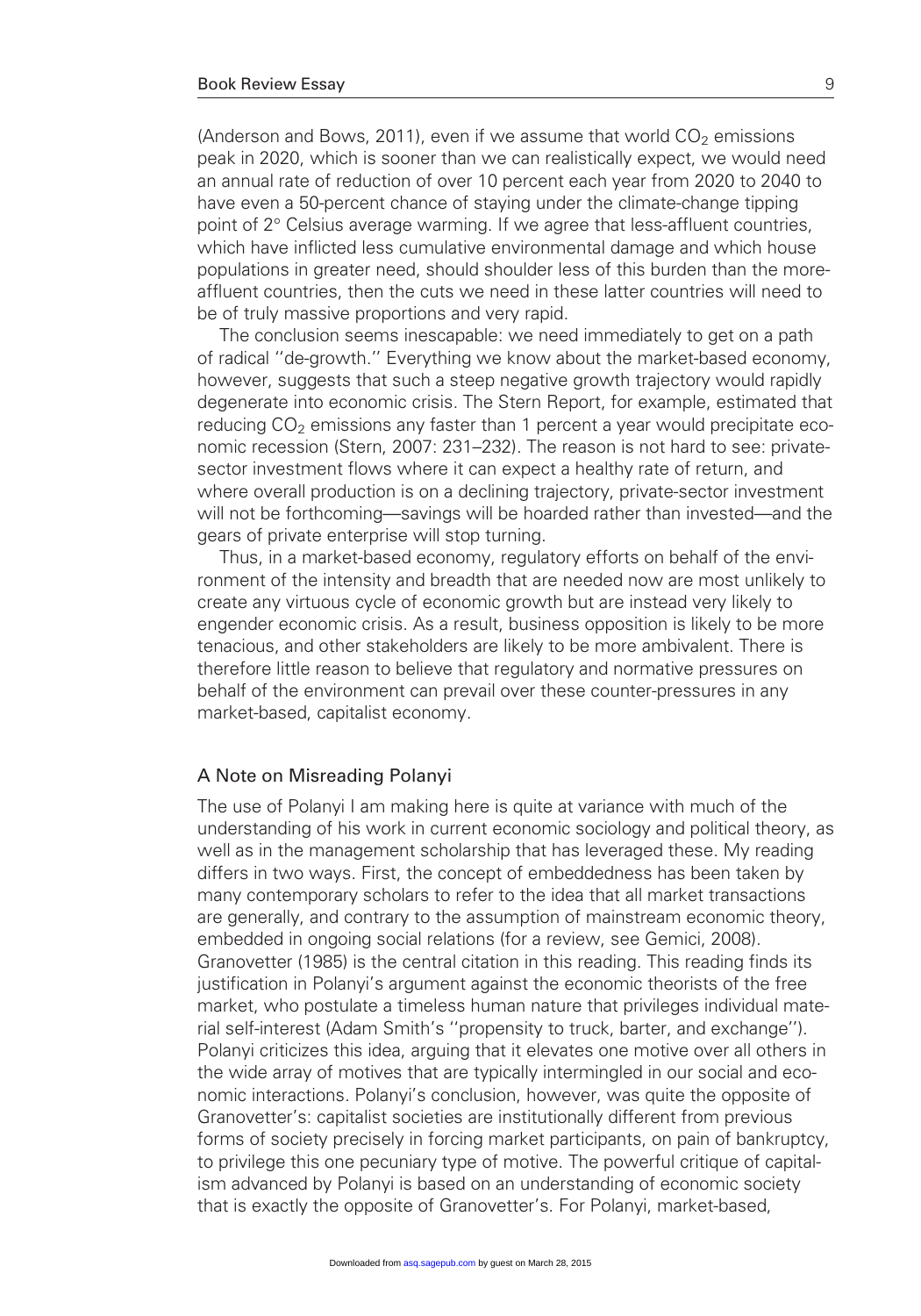capitalist societies are ones in which the market really is disembedded, and it is precisely this disembeddedness that endangers humanity.

Second, Polanyi's argument about the inevitability of a reembedding response to the ravages of the free market has been taken by many as an endorsement of social-democratic reforms that rebalance capitalist society by asserting government regulation and creating social welfare provisions. Polanyi's argument was here too almost the opposite. Such reforms, he argued, could not but provoke violent reactions by the social classes that dominate market-based societies. He was referring in particular to Nazism and other forms of ''national-socialism,'' and today we can see much the same desperate reaction in the form of neo-liberalism's attacks on government regulation and the social safety net. Polanyi did not see social-democratic reforms as effectively stabilizing capitalism by mitigating market failures. He writes instead:

For a century the dynamics of modern society was governed by a double movement: the market expanded continuously but this movement was met by a countermovement checking the expansion in definite directions. Vital though such a countermovement was for the protection of society, in the last analysis it was incompatible with the selfregulation of the market, and thus with the market system itself. (Polanyi, 2001: 135)

And in analyzing the sources of the Great Depression, he writes:

Protectionism helped to transform competitive markets into monopolistic ones. Less and less could markets be described as autonomous and automatic mechanisms of competing atoms. More and more were individuals replaced by associations, men and capital united to noncompeting groups. Economic adjustment became slow and difficult. The self-regulation of markets was gravely hampered. Eventually, unadjusted price and cost structures prolonged depressions, unadjusted equipment retarded the liquidation of unprofitable investments, unadjusted price and income levels caused social tension. (Polanyi, 2001: 218)

In Polanyi's analysis, a market-based capitalist society is not, in the long run, a stable, reproducible structure, even in regulated form. Left disembedded, the market destroys its very conditions of existence; but efforts to stabilize it by government regulation are destined to fail, too. They fail in one of two ways: backwards or forward. They may fail backwards by provoking a violent reaction from the elites defending their wealth and privilege—this is the path of national-socialism and other reactionary movements. Or they may fail forward: efforts to impose regulatory constraints on the market process impair the market's ability to deliver; this leads to social strife; this strife results either in a wave of reaction (once again, falling backwards) or in an accelerating movement toward socialism:

Socialism is, essentially, the tendency inherent in an industrial civilization to transcend the self-regulating market by consciously subordinating it to a democratic society. It is the solution natural to industrial workers who see no reason why production should not be regulated directly and why markets should be more than a useful but subordinate trait in a free society. (Polanyi, 2001: 242)

# THE CHOICE WE FACE

My reading of Polanyi thus suggests that so long as we live in a market-based, capitalist system, there are severe limits to the power of social norms or Downloaded from [asq.sagepub.com](http://asq.sagepub.com/) by quest on March 28, 2015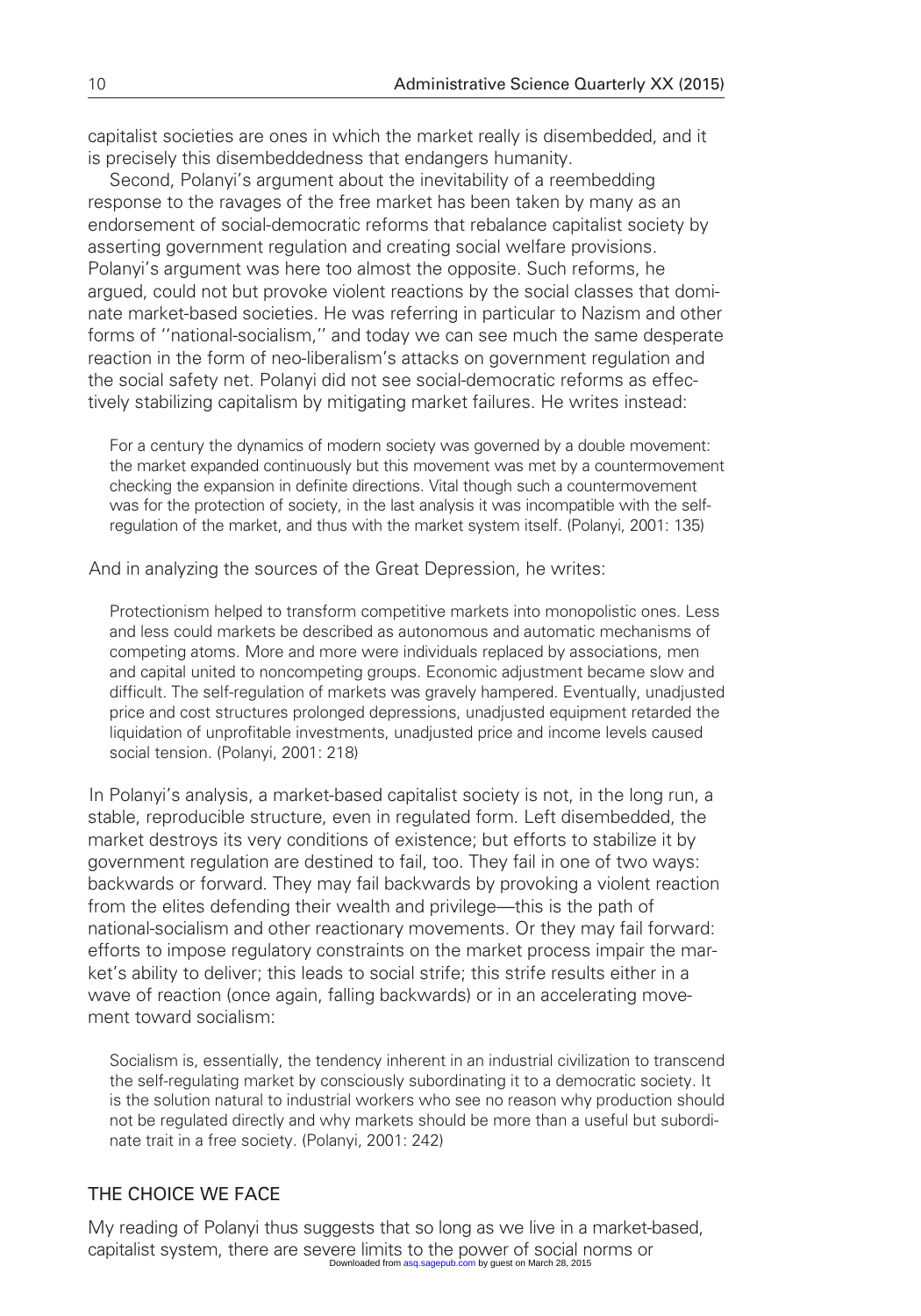government regulation to reorient economic decision making, and those limits preclude the kinds of reforms that would be needed if we are to avoid the looming environmental crisis. We need to get rapidly onto a radical de-growth trajectory, at least in the developed economies of North America and Europe; however, the market-based, capitalist economic system is simply incompatible with radical de-growth.

De-growth is of course possible in principle, but only if investment and production decisions are no longer primarily in the hands of private-sector enterprises operating under the capitalist system's growth-and-profitability imperative and are instead put in the hands of some overarching planning authority. What would such a society look like? Consistent with the vagueness of her diagnosis, Klein's book is vague on the form of society she envisages as an alternative. But as I noted above, she seems to suggest a largely decentralized world of cooperatives, serving local rather than global consumers and operating under community plans rather than market incentives.

I don't see how this can work on a decentralized basis. Given the globally interdependent nature of our environmental challenges, economic planning would surely need to be global rather than only local or even national in scope. As a result, the choice we face—if we have any chance of avoiding ecological catastrophe and the degeneration of society into dispersed survivalist communities—is whether this global planning authority will take a malignant and despotic form, a more benign but autocratic form, or a democratic form. Despotic and autocratic global planning are both in their different ways terrifyingly dystopian prospects. In contrast, democratic global planning seems implausibly utopian. But such democratic planning, Polanyi teaches us, is far less utopian than the dream that somehow our market-based, capitalist system can be regulated so as to avoid the looming catastrophe.

This diagnosis leads to no easy remedies, clearly. But it does point to two criteria, one negative and the other positive, that might guide our way. Negatively, it is important that we not encourage the illusion that firms will do better competitively if they exercise more environmental stewardship. In reality, sometimes greater stewardship will help the firm's bottom line, and sometimes it will not, and if we hinge our hopes on market competition driving firms toward such stewardship, we will be inadvertently accelerating, not decelerating, the unfolding crisis. While applauding the goodwill demonstrated by more enlightened corporate leaders, we should be clear that their efforts are not the path to a solution. Similarly, when governments take modest steps to encourage solar or recycling or water conservation, we should be clear that these are woefully inadequate, rather than applauding them as ''a good start.'' When the patient has cancer and needs major surgery, dieting is nice but not a cure, and it is dangerous to encourage the patient to think otherwise.

Negatively too, we should not indulge the facile assumption that technological innovation will allow capitalism to adapt to the looming environmental challenges. Many economists have argued that the market will be able to deal with these challenges because the growing demand for energy-efficient equipment and buildings, for weather-resistant structures, for pest- and drought-resistant seeds, and so forth will incentivize private-sector R&D efforts in those directions. Indeed, I see no reason to believe that technological innovation could not allow a projected 10 billion people or more to live in comfort on this planet. But it defies credibility to imagine that the competitive market process, even aided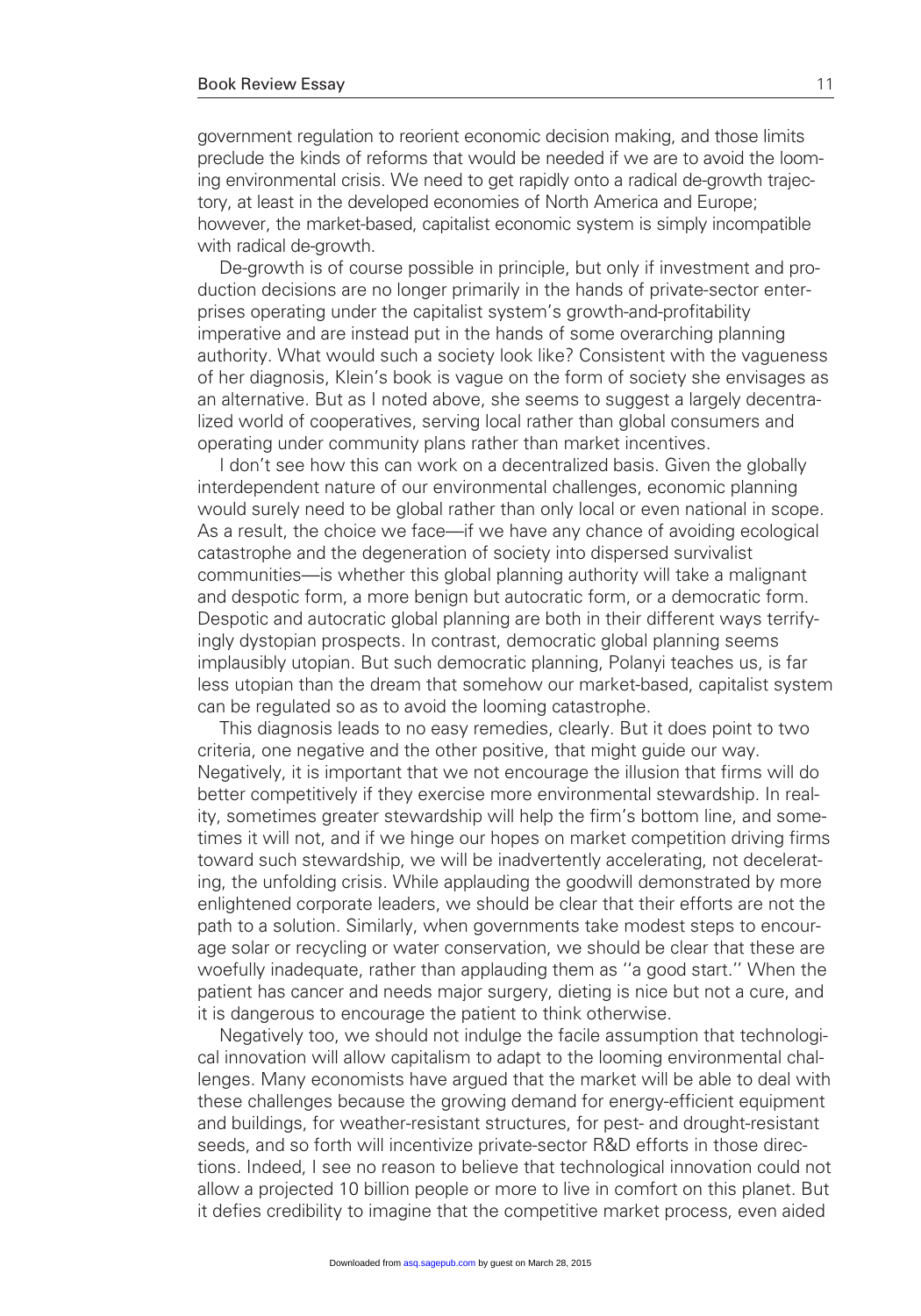by government subsidies and regulations, could mobilize the massive, sustained R&D effort that would be required, and could drive the resulting new technologies into widespread use, and could get industry to abandon the huge accumulated capital assets thus rendered obsolete, and could achieve all this in time to avert the collapse of numerous ecological and social systems. Technology can probably save us, but it surely cannot save capitalism.

Positively, we need to celebrate instances in which we see the market being effectively reembedded—where investment and production decisions are being driven by social needs rather than private-profit considerations. Where city governments team up with local credit unions, pension funds, and unions to support the emergence of local cooperatives, where these cooperatives join together in planning processes that involve the local community, where these cooperatives' products respond to real economic, social, and environmental needs as determined by the people involved—here, even if the experiments are local in nature and far from the global scale we so urgently need, people can at least begin to see the contours of the kind of world we need to create. There is an impressive range of such new democratic institutions and institutional ecologies that have been quietly developing just below the surface of public awareness in recent years. They presage various ways of reembedding the economy, not as a return to pre-capitalist modes of embeddedness, but as the creation of a new form of society in which economic decisions are made under norms of democratic dialogue.

Such institutions, however, will need to find social movements powerful enough to propel their global diffusion. It is here that our disempowerment is most frustrating. At the moment, and sadly, the best hope for the emergence of such movements lies in the chaos that we are likely to see over the coming few decades as the environmental crises deepen. If current predictions are even approximately accurate, that chaos will involve a combination of widespread economic collapse, massive population transfers, intensifying tensions over fresh water and arable land, and proliferating epidemics. Such chaos may well galvanize mass movements powerful enough to reshape the economy on a national and indeed international scale.

The turmoil of the Great Depression in the 1930s provoked the emergence of new mass movements that prompted important changes in the economic system. By comparison, the chaos likely to emerge in the near future will be far more disruptive, and the movements it provokes will therefore probably articulate far more radical goals. Like the Great Depression, however, the looming chaos will represent a very dangerous period, as it will confront us with very stark choices between despotism or autocracy on the one hand—benefitting from a well-oiled arsenal of ideological as well as military weapons—and on the other hand, a highly uncertain path of social experimentation toward a radical deepening and broadening of democracy.

## Paul S. Adler

University of Southern California Marshall School of Business Los Angeles, CA 90089 PAdler@marshall.usc.edu